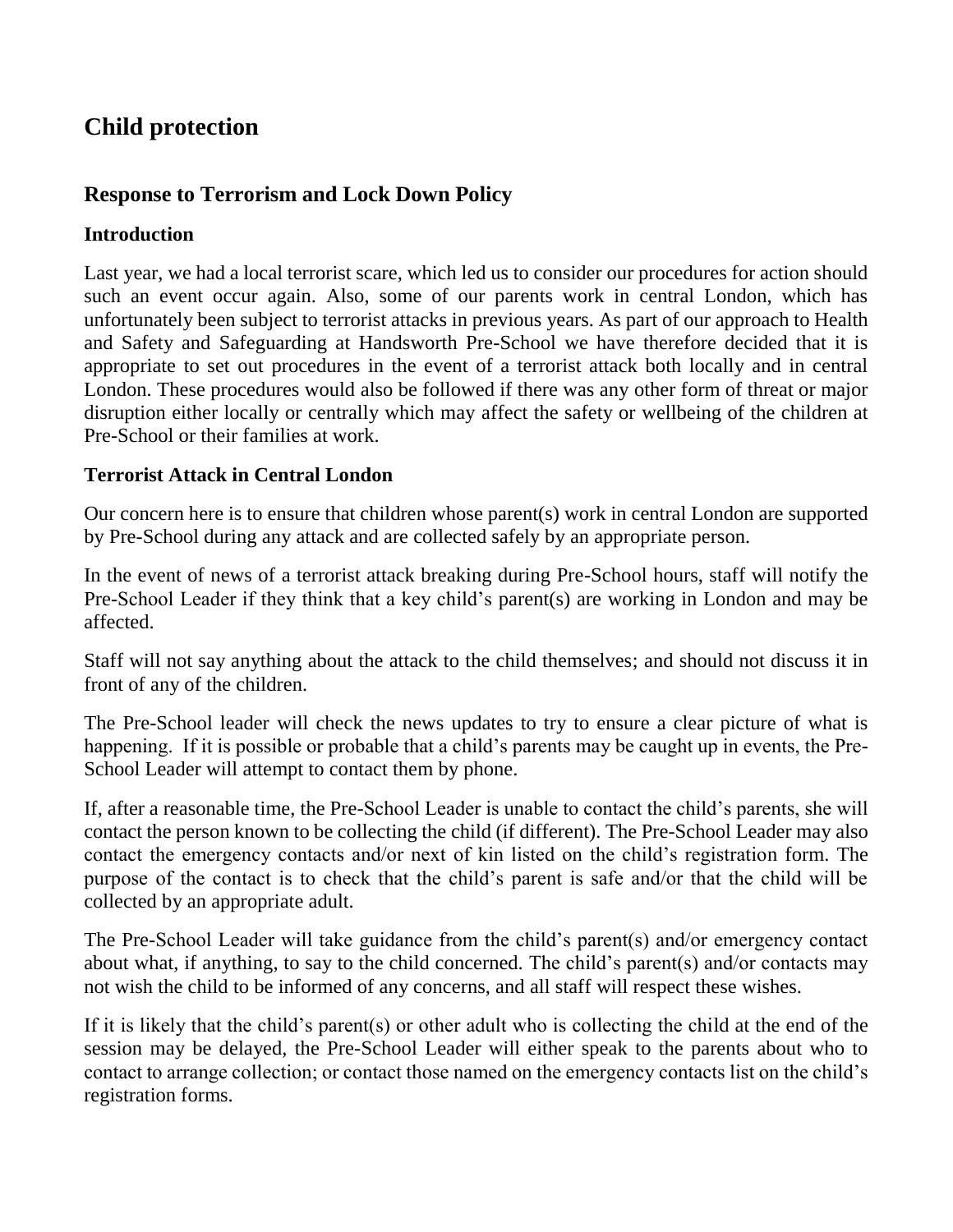If no-one is available to collect the child, or no contacts can be made in good time, we will follow the procedures set out in our 'Uncollected Child' policy.

## **Terrorist Attack Locally – Lock Down Policy and Procedures**

Should we become aware of a terrorist – or other – threat locally, the Pre-School Leader will consider whether or not we should go into lock down.

#### **Lock Down is Unnecessary**

Should it appear that a local threat is unlike to affect us at Pre-School – for example, is taking place in the centre of Highams Park and appears unlikely to spread – then the Pre-School Leader will take the following precautions:

- Check that all external doors are locked from the inside; and all windows are shut.
- If other users are in the front hall, to inform them of the threat (if they do not know) and ask them to ensure that all doors and windows are kept shut and locked.
- To ensure the door to the Cowling Hall is locked; and all windows that open out on to the 'square' are shut.
- It may, or may not, be appropriate to bring the children in from the garden.
- Any parent contacting the Pre-School should be told that children will not be sent home early unless or until the threat has receded. Parents should be advised to keep away from Pre-School – to keep themselves safe and out of the area – until the threat has diminished and Police/emergency services have confirmed that the area is safe.

If it appears that the threat will not diminish until after 12pm, the Pre-School Leader will make the decision whether or not it is in the children's best interests for them to go home. Parents will be informed by text or email if we advise them to keep away from the area until the Police/emergency services confirm it is safe. The Pre-School Leader may speak to the Police direct; or seek advice over the telephone from the local schools that are themselves in contact with the Police.

If it is unsafe for the children to go home, staff will keep them in the hall until we have received the 'all clear' from the Police/emergency services.

If it appears that a child's parent(s)/carers may have been caught up in a local threat, and are delayed in collecting them, the Pre-School Leader will attempt to contact them by phone. If she is unable to make contact, she will call the emergency contacts listed on the child's registration form. If no contact can be made, and the child remains uncollected (and it is safe to leave Pre-School), then we will follow the procedures set out in our 'Uncollected Child' policy.

#### **Severe Threat: Lock Down is Required**

On very rare occasions it may be necessary to seal the Pre-School so that it cannot be entered from outside. This will ensure that the children, staff and visitors are kept safe. We would only expect to implement lock down in very extreme circumstances.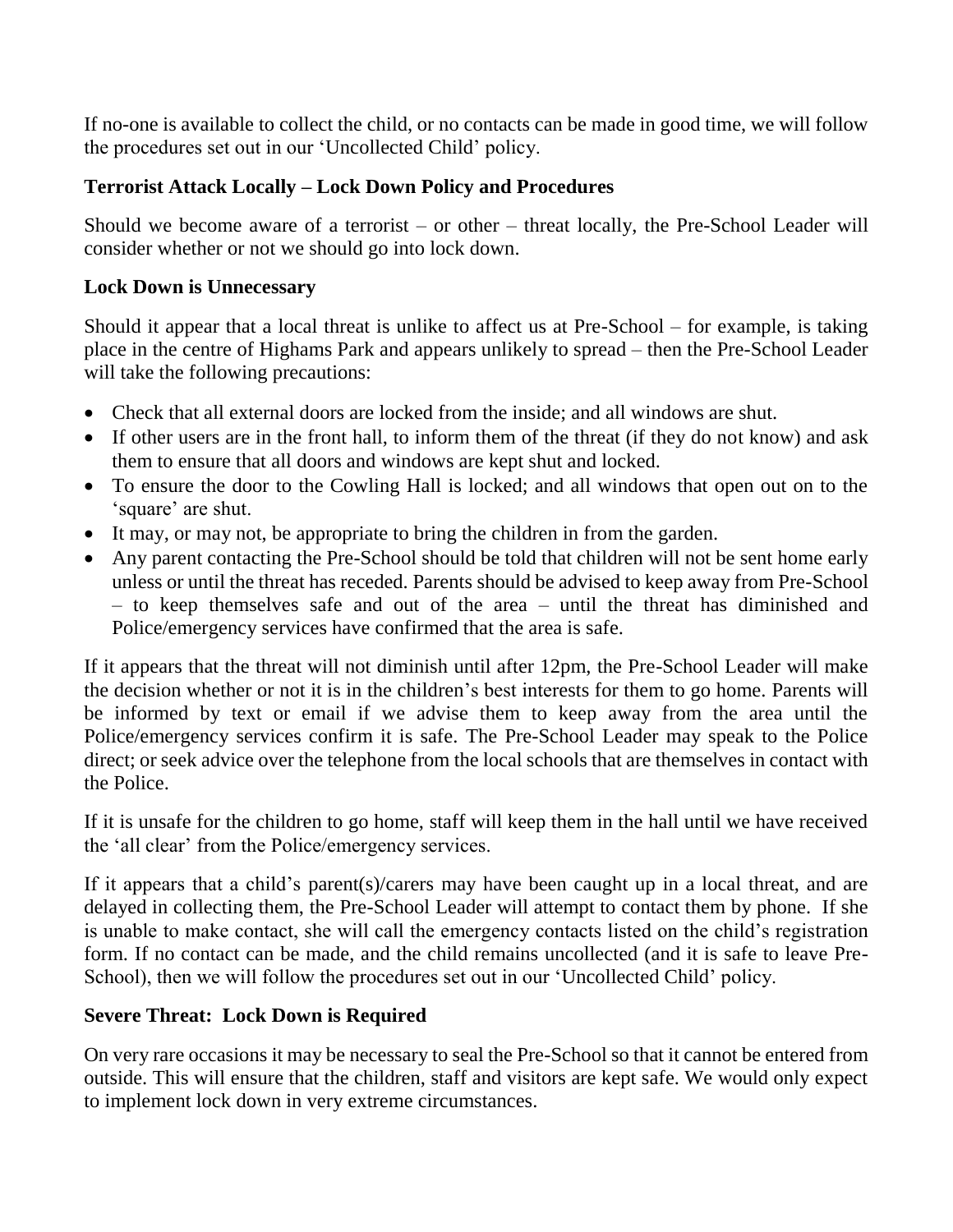Staff will be notified that lock down is to be implemented by the Pre-School Leader or, in her absence, the Deputy Pre-School Leader.

Staff will close and lock all windows and doors. This includes locking the office and the bunker doors. If there are no other users of the site, this involves shutting and locking the main hall door and windows. If there are other users on the site, they should be informed that we are going into lock down. If it is appropriate for the other users e.g.: Sing and Sign and Bong-a-long to join us in the Cowling Hall, with supervision, they may be asked to do so quickly and quietly. All bags and belongings should be left in the halls – only children and their carers/staff should join us.

The designated room for lock down is Cowling Hall. If the threat appears sufficient and immediate, we may use the bunker as this is secure and less in-sight. If appropriate, also, the children could be moved into the garden – out of immediate sight in the hall.

Also, if appropriate, for example, if the threat comes from the river area, we should consider moving into other areas of the hall complex e.g.: the main front hall, the lounge and/or the church itself. However, the aim should be to minimize movement, stay out of sight and to keep quiet.

Staff are responsible for moving all the children in the area in which they are working swiftly and quietly into the lock down area. The member of staff on duty in the Big Hall must check the toilet area.

All mobile phones should be put on silent and any computers should be shut down. Once lock down is in place, the Pre-School Leader will perform a headcount and/or check the register to ensure that all children are kept safe.

Children should only be allowed to go into the toilet area if it is considered safe to do so. Once in lock down, if a child needs the toilet, staff may need to improvise using buckets, bowls, bags etc.

The Pre-School Leader will ensure she has access to a mobile phone whilst in lock down. She will text or call the Administrator to request that a message is sent out to parents. Parents will be told that "the Pre-School is in full lock down. During this period, no one is allowed in or out of Pre-School. We will contact you again once it is safe to collect your child." Parents may be asked not to collect their child from Pre-School if this would put them or their child in danger. The doorbell will not be answered during lock down and the door will not be opened, unless and until we receive the 'all clear' from the Police/Emergency Services.

Once the 'all clear' has been received, we will contact parents and ask them to collect their children. We do not expect to go into lock down unless a threat is real or severe. In which case, we expect the experience to be unsettling and upsetting for children and staff. We therefore think it will be most appropriate for the children to go home, as far as possible, as soon as lock down is lifted and once the threat has diminished.